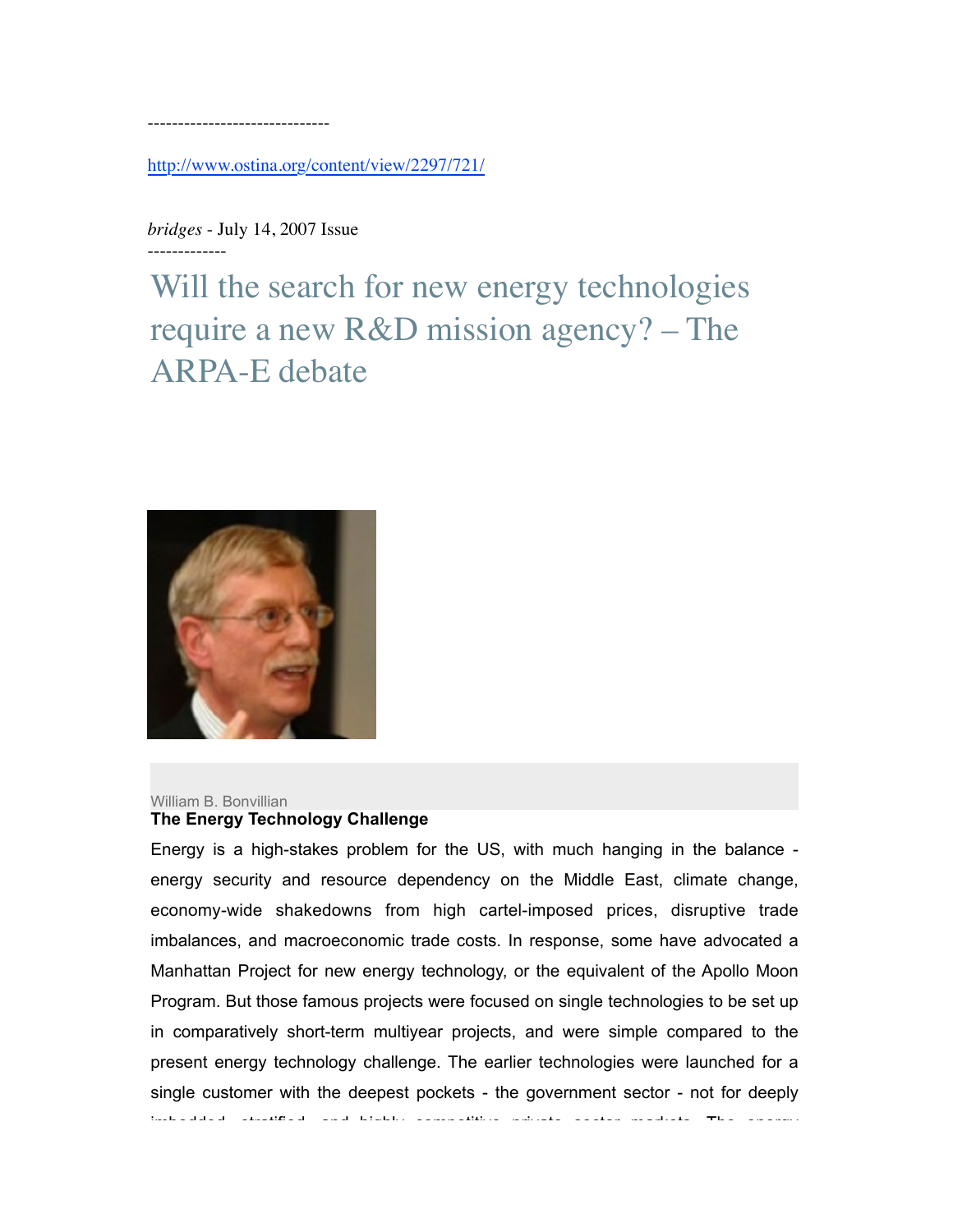imbedded, stratified, and highly competitive private sector markets. The energy challenge requires a very different development model in which a complex mixture of energy technologies must evolve over decades in the private sector. As some have noted, there will be no silver bullet for a short-term energy fix.

An array of new energy technologies is needed. Some technologies have been tested at economic scale and are ready for demonstration and implementation, others require breakthrough research, still others need both breakthroughs and large-scale development. These technologies demonstrate that a new energy economy is possible in the US if we have the political will to make it happen. A key point is the need for many strands of technology development in multiple timeframes; there cannot be a single technology focus. And the new technology development system will need to maintain room for continuing advances over time - there will be 2nd generation batteries and solar panels, and then 3rd and 4th generation advances will displace their predecessors. So there must be opportunities to promote both incremental advances and disruptive new technologies: technological arterial sclerosis should be avoided. With a complex systems problem, multiple energy technology pathways must evolve over time. Each path will be different, although many will have to be complementary. This may be the most complex technology evolution problem the US has ever faced. Reaching the moon starts to look simple by comparison.

The current policy prescription for climate change contemplates a demand-side approach, where a macro price for  $CO<sub>2</sub>$  is imposed across economic sectors, probably through a cap-and-trade system. However, price by itself will not yield advances in alternative energy technology. Technology demand encourages, but does not create, new technology - an innovation system is also required. Arguably, the innovation supply-side, including new innovation institutional arrangements, will also need attention, with technology supply efforts working in tandem with pricing signals from a demand-side program.

## **The Translational Model for Energy Technology Innovation**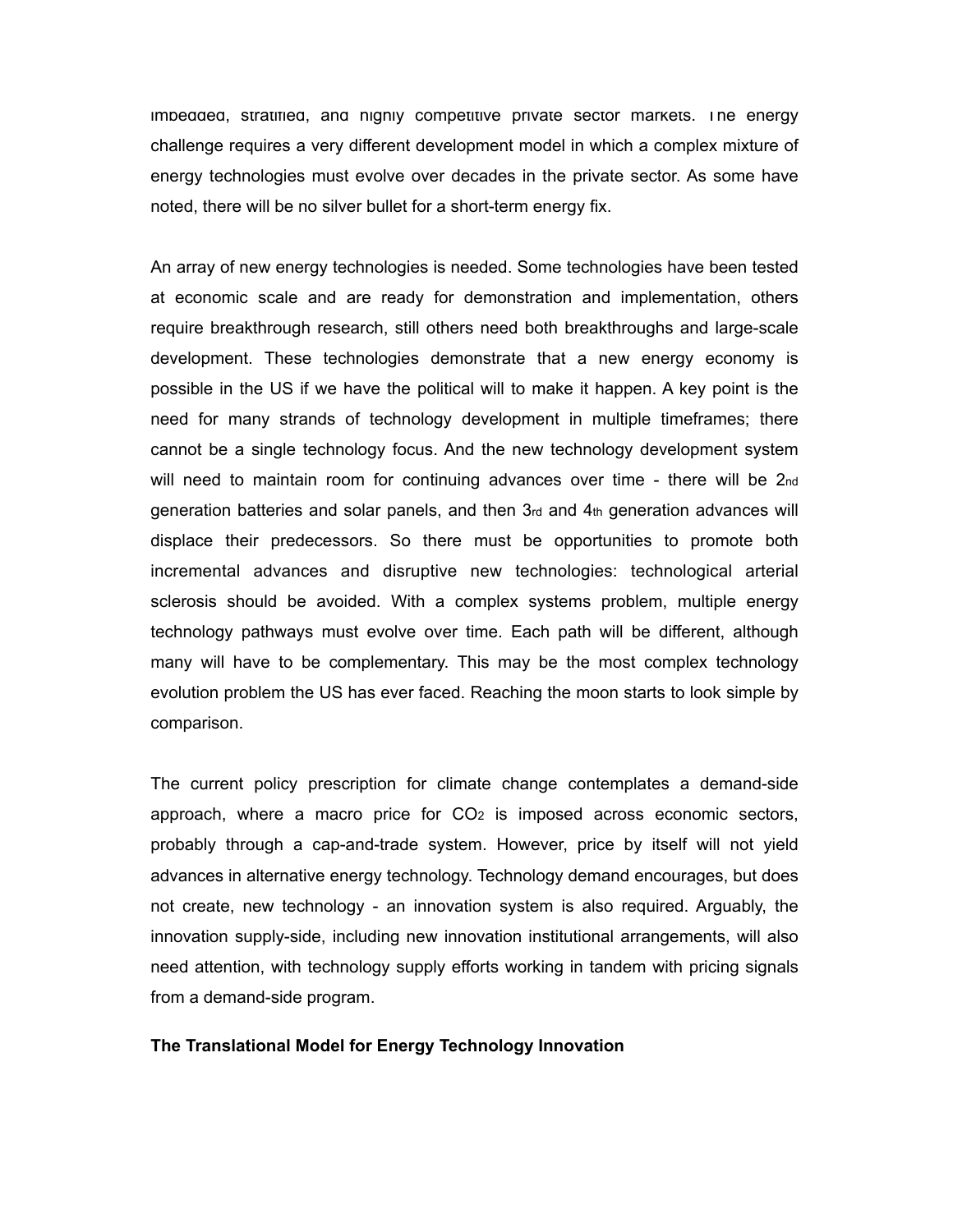

Will ARPA-E overcome the "Valley of Death" between research and technology?

Over the past half century, the most difficult step in a technological revolution has been to bridge the "Valley of Death" between research and innovation. The government has played a major role on the innovation "front end" by supporting R&D, and on the "back end" by supporting technology prototyping and initial market creation, largely though the defense technology sector.

The most successful model for bridging the gap between research and innovation moving from the front end to the back end - in the US innovation system has been the Defense Advanced Research Projects Agency (DARPA), established by President Eisenhower in 1957. While DARPA has played many roles over the years, its most important role is sometimes described as working "right-left." DARPA rejected the "basic science only" model of most US R&D agencies and aimed for a "connected" model that bridges the "Valley of Death," linking research and late stage technology development up to the prototype stage. DARPA has connected the stages in the US R&D pipeline that have traditionally been institutionally separated and has put R&D and technology on a continuum by following the "right-left" model: DARPA decides up front on a breakthrough technology that must be achieved on the right side of the innovation pipeline, then reaches back to the left side of the pipeline to find the most promising scientific breakthroughs that should be nurtured to reach that goal. This is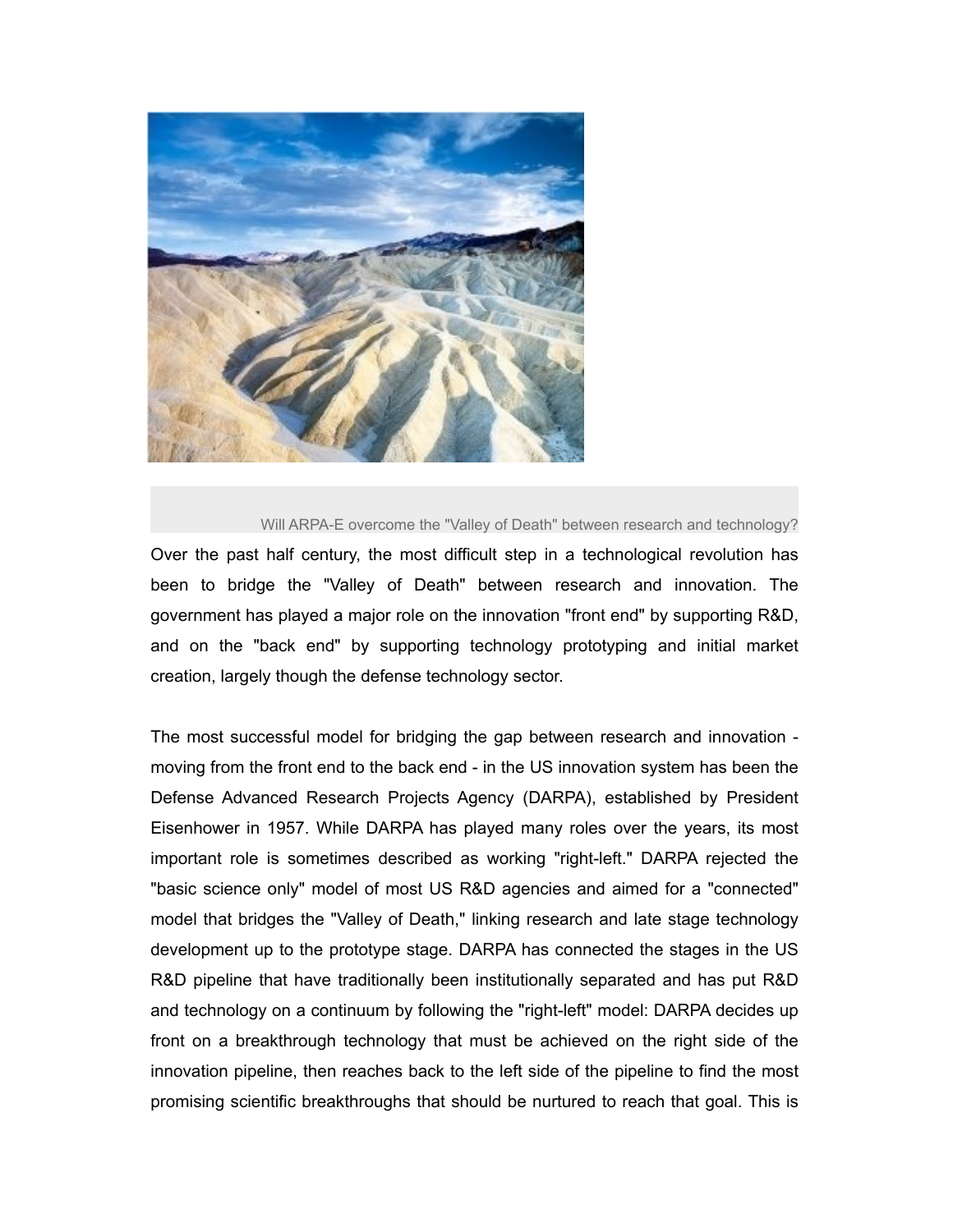in contrast to the curiosity-driven research-without-regard-to-technology-objective that dominates the ethos of most US fundamental science agencies. To borrow a phrase from MIT's President Susan Hockfield: For science to achieve success, it is important to sow fields of wildflowers; sometimes it is also important to bring those wildflowers into a garden.

A good term for DARPA's role is "translational" - translating science breakthroughs into technology that gets set up and implemented. As Erich Bloch, President Reagan's noted NSF Director, once pointed out, research that collects dust on a shelf is not worth much to our society. DARPA nurtures technology to make sure it gets off the shelf.

In a 2006 report, the US National Academies of Sciences noted that DARPA-like translational "connected science" technology development is not currently carried out at the Department of Energy (DOE). To remedy this situation, they proposed that an "ARPA-E" (Advanced Research Projects Agency - Energy) fill that institutional gap[.1](http://www.ostina.org/content/view/2297/721/#footnote%201) DOE is home to the Office of Science, which supports primarily fundamental research and is not in the technology transition field, and the Office of Energy Efficiency and Renewable Energy (EERE), which undertakes primarily later-stage applied and demonstration projects. The DOE is also home to a network of energy laboratories historically assigned to the nation's nuclear weapons stockpile, with high overheads for a single customer (the government), and a limited history of transitioning technology into the commercial sector. While these DOE entities house some outstanding science talent, none are in the DARPA-like translational business. Given the need for breakthrough energy technologies and their transition to the commercial sector - truly the technology grand challenge of our time - Congress has been considering whether this institutional gap in energy innovation should be closed. ARPA-E authorizing legislation is now moving on both sides of Congress.[2](http://www.ostina.org/content/view/2297/721/#footnote%202)

While DARPA developed technologies in the defense sector, it also launched many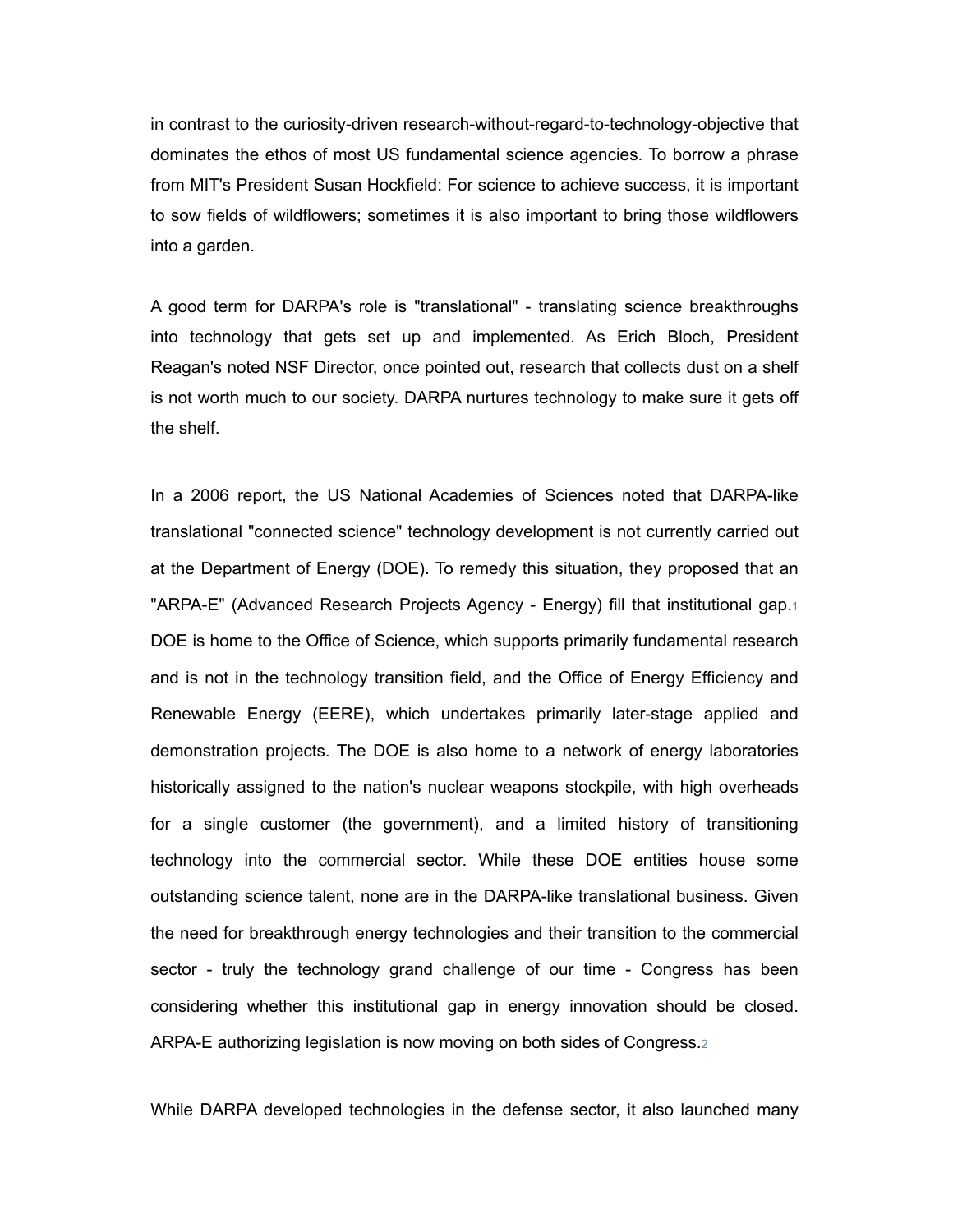into the civilian economy - some of its most famous projects were in this latter category. An ARPA-E could take advantage of federal energy procurement to support emerging technologies, but launching these into the civilian economy would dominate its efforts. Although an ARPA-E cannot impose technology solutions on the private sector, it can expand the technology options and reduce the technology set-up barriers and risks for private sector firms. An ARPA-E would need to work with the private sector to identify the energy technology leverage points, what technology paths could have maximum impact, and collaboratively explore and nurture technology opportunities.

## **Capturing the DARPA Culture - the Hybrid Model and the DARPA Rule-set**

The key to DARPA's success has been its culture of innovation, and a DARPA clone will not work unless it is able to build such a culture. An essential ingredient has been its creation of "hybrid" collaborative teams, combining the best university researchers on the research side with outstanding firms (usually start-ups, small or mid-sized firms hungry for technology advance) on the development side. This university-industry hybrid approach has proven a key mechanism for DARPA's success, particularly on revolutionary technology breakthroughs - these teams create the capability for bridging the "Valley of Death." DARPA also competes for research talent, looking for and regularly obtaining the country's most talented research teams. An ARPA-E must find new entrants and talent to supplement the existing researchers working in energy R&D, in order to have the needed breakthroughs. A competitive, hybrid model is the means to this end.

An innovation culture cannot be legislated, but Congress can put management guidance into its legislation and encourage an ARPA-E to hire those with translational research experience - a basic research background is not enough. Researchers must be recruited who have set up or worked in innovative companies and know how to bridge R&D. For a DARPA-like culture to flourish in the energy field, an ARPA-E should draw from DARPA's rule-set:

· Stay small and flexible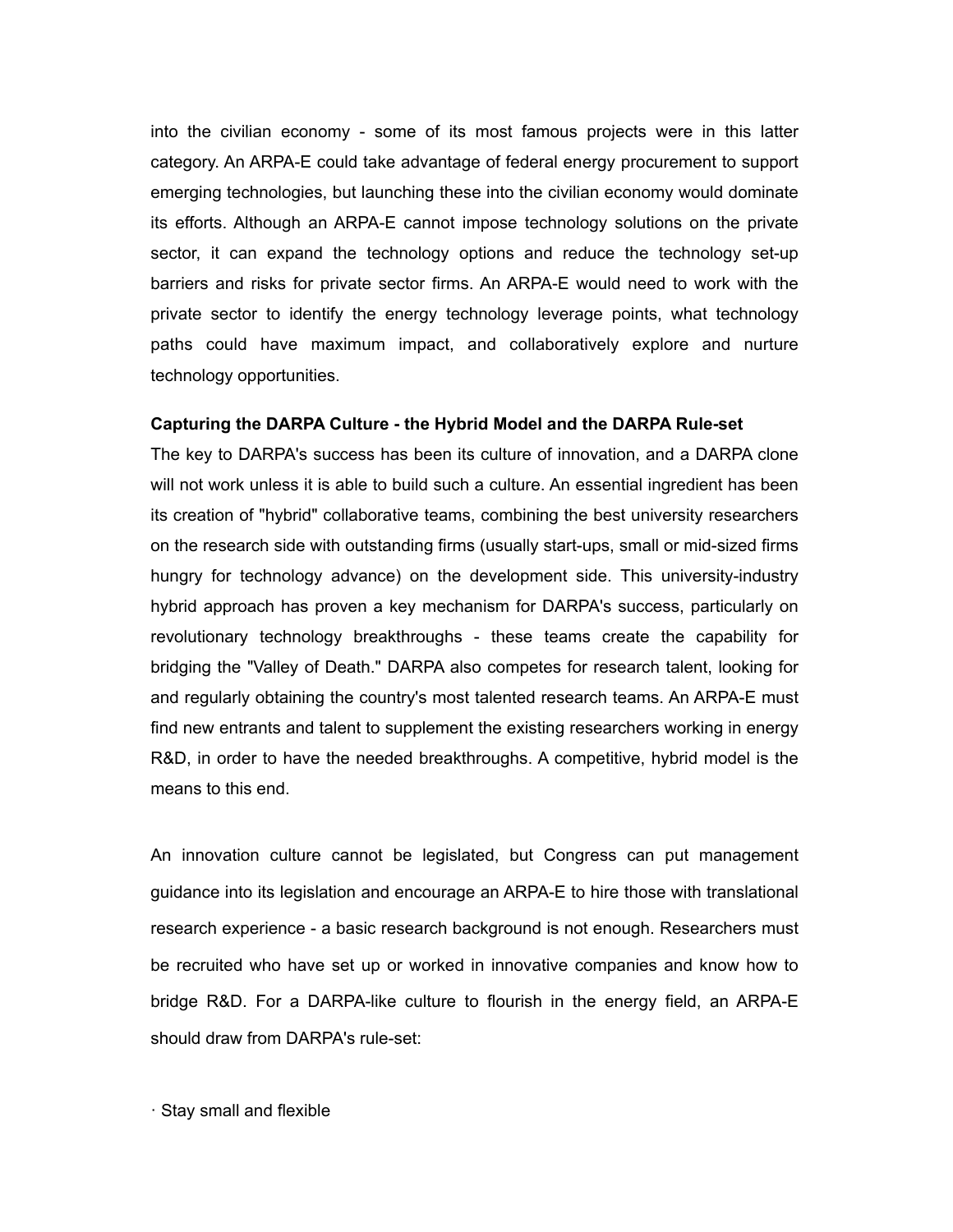· Operate a flat-non-hierarchical organization packed with first-rate, cross-disciplinary technology talent

· Be freed from the bureaucratic impediments of contracting and hiring

· Create collaborative networks among research teams

· Retain a core group that knows how to work with the government bureaucracy, but rotate the bulk of the staff every four or five years to embrace change and new opportunities

· Vest leadership in outstanding program managers

· Back risk-taking in research.

It is also important for Congress to exercise strong oversight, particularly at the time of start-up. It takes two to translate - the executive along with the legislative branch must affirm this approach and do it right, to be successful.

# **Other Organizational Issues**

*The Island/Bridge Model:*[3](http://www.ostina.org/content/view/2297/721/#footnote%203) For all innovation entities in the business of setting up new technologies, the best model historically has been to put them on a protected "island" free to experiment, and away from contending bureaucracies. However, if ARPA-E is set up within DOE, it will require isolation and protection from rival R&D agencies at DOE that may battle it for funding. Therefore, it will need a bridge to top DOE leadership to assure it a place in the R&D sun. If ARPA-E is *not* housed in DOE[4](http://www.ostina.org/content/view/2297/721/#footnote%204) , another option would be to create a wholly-owned government corporation entirely outside of DOE6, where it will face fewer hiring, salary, and procurement restrictions. Government corporations are most successful when they pursue limited programs with limited visibility that do not conflict with major interests or other parts of the national power structure; but ARPA-E is likely to have a much more prominent role because of the importance of energy in national politics. Highly visible programs

housed in government corporations can founder without strong connections to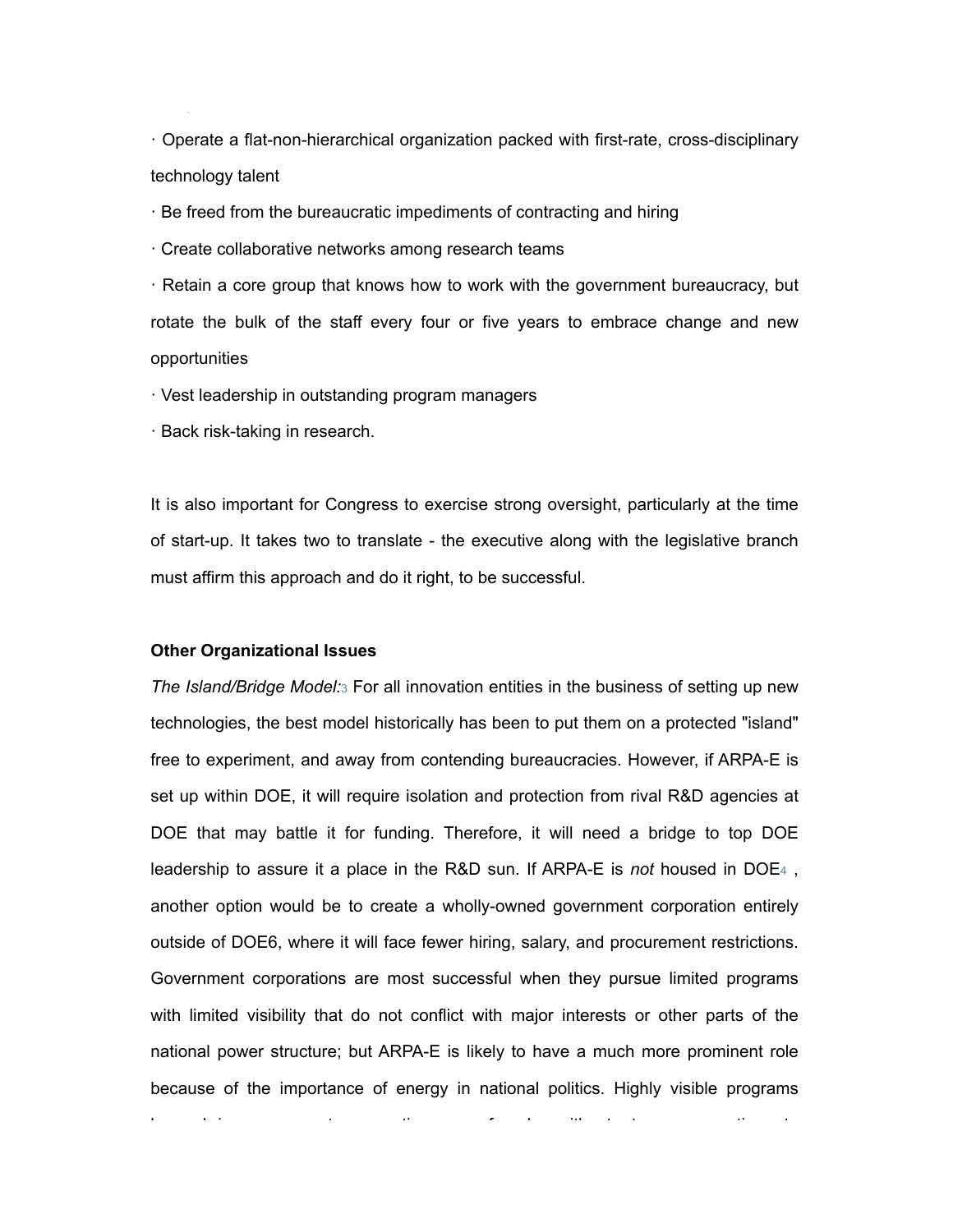housed in government corporations can founder without strong connections to national leadership; if a government corporation model is selected for ARPA-E, the Secretary of Energy could be named as chairman of its board with government control of the board, to strengthen the connection to the government leadership.

*Lessons from HSARPA:* Congress previously attempted to authorize a DARPA clone, HSARPA, within the Department of Homeland Security's Science and Technology Directorate. While the Congress provided HSARPA with a strong and flexible authorization, closely modeled on DARPA's strengths, HSARPA has never been adequately utilized or implemented. Although a talented staff was initially recruited for HSARPA, a director was not named for approximately a year, so it lacked leadership for the start-up process in a competitive atmosphere. HSARPA was never allowed autonomy and flexibility, but was closely controlled by a budget and policy bureaucracy within the S&T Directorate that limited HSARPA's funding and essentially made all R&D investment and award decisions. It currently exists as a shell with a minimal budget. The failure to implement HSARPA as authorized illustrates several points:

· The innovation culture critical to success cannot be created by legislation alone unless the implementing agency shows real leadership, supports the new R&D mission, and is determined to use flexible statutory authorities to create a strong entity

· An ARPA-E needs its own budget and the ability to control it, rather than taking its funding from other competitor agencies that will dispute the diversion

· An ARPA-E needs technical talent of great skill with leaders who also have experience at the helm of government R&D entities, and so can work with other agency bureaucracies

· An ARPA-E needs a clear mission - breakthrough technology or incremental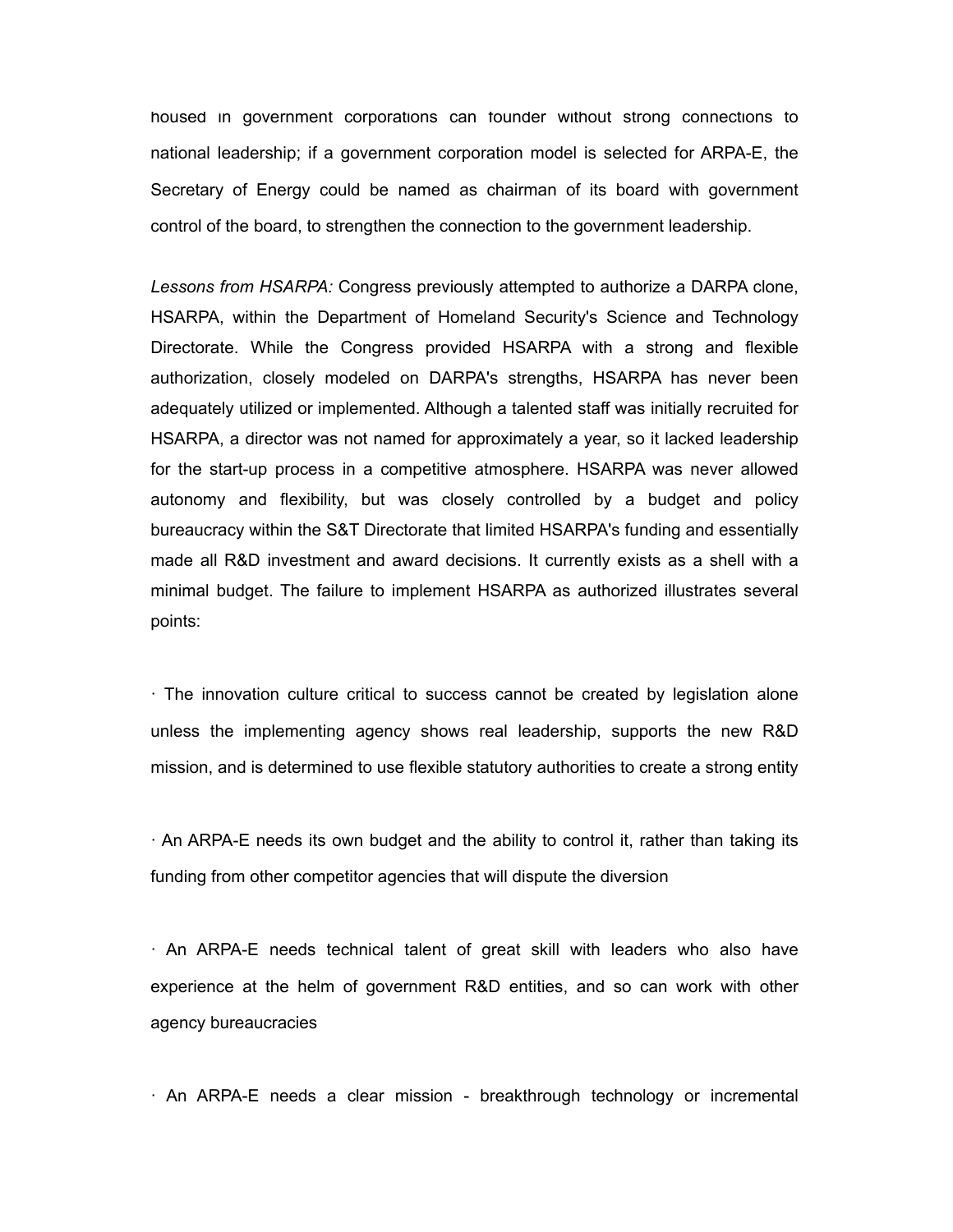technology (HSARPA tried both); mixing the two risks having the former become the billpayer for the latter.

The HSARPA implementation problems also underscore the need for ongoing Committee oversight of any implementation of an ARPA-E.

#### **The Need to Operate at Scale**

The energy sector is a trillion dollar sector, one of the largest in the US economy, and a modestly funded R&D effort will not drive transformational shifts in this sector. Federal energy R&D has fallen by more than half since a high point in 1980, and private sector energy R&D has similarly decreased. The current levels of R&D expenditure compare poorly with other major federal R&D efforts (the Manhattan Project, the Apollo Program, the Carter-Reagan Defense buildup, and NIH Doubling)<sup>5</sup> that were simpler and more straightforward, from an economic set-up basis, than the complex technology focus for energy. Without significantly improved investment, we will not meet our need for advances in energy technology, despite our energy security and climate challenges. We are not going to get there on the cheap.

However, R&D will not be the most expensive aspect of launching new energy technologies. Research costs are low compared to the costs of prototyping, demonstration, and initial production. An ARPA-E must nurture a wide range of technologies in a wide range of energy and efficiency fields, a task certainly comparable in complexity to DARPA's task. DARPA's \$3 billion annual budget provides a rough benchmark of the range an ARPA-E should reach, after an initial phase-in period. If ARPA-E does not operate at scale, it will not be taken seriously by the best potential researchers or by talented potential employees.

If the US adopts an effective macro-pricing system for carbon (such as a cap-and-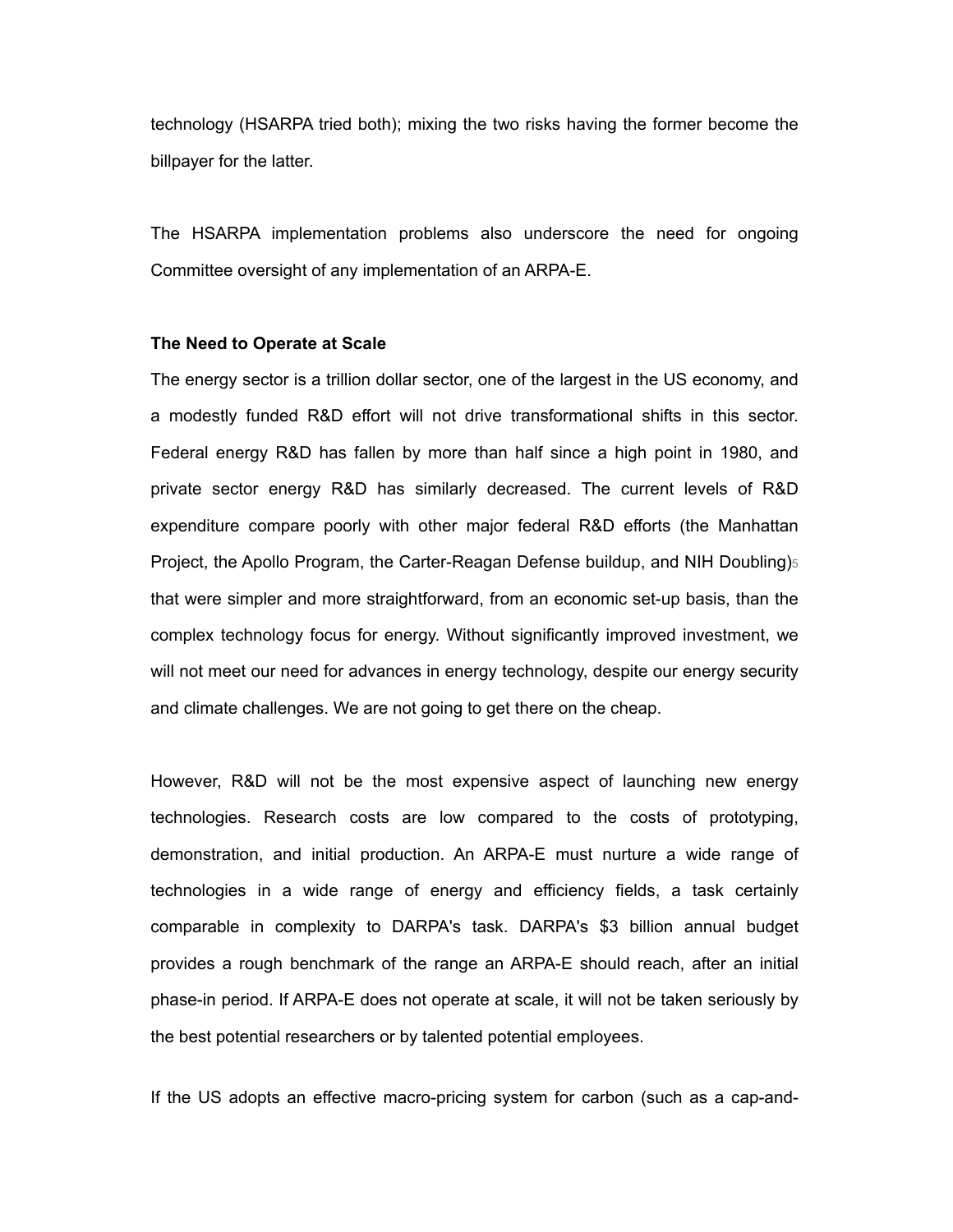trade program) because of climate change concerns, the program could be structured to generate revenues of up to many billions each year as a carbon-permitting system is put into place. Although this macro-pricing step is probably some years away, it will not work unless it is supported by a strong innovation system. Much of these new revenues will be needed for R&D and to leverage large scale industry transition to non-CO2-emitting energy systems. Innovation system reforms must be adopted now if these future resources are to be efficiently and soundly invested in new technologies. ARPA-E is potentially part of that innovation institution story.

#### **Summary of Key Points**

1) Starting up new energy technologies is a major and complex challenge, perhaps the most difficult technology set-up challenge the US has ever faced.

2) There is a gap in the federal innovation institutions for energy in the area of translational research. New institutional arrangements must evolve and transition to new breakthrough technologies. An ARPA-E modeled on DARPA could help fill that gap.

3) If an ARPA-E entity is formed, its success will require high performance from outstanding new research entrants, following the DARPA hybrid model of the best university and firm researchers.

4) The culture of ARPA-E will determine its success; authorizing legislation should include management guidelines following key points in the DARPA rule-set that have created an effective culture there.

5) ARPA-E could be started up either inside or outside DOE, through a federally owned corporation. In either case it will need to follow an island-bridge model, performing R&D on an "island" with creative autonomy but tied to the most senior DOE leadership for assistance with research and political support.

6) Energy R&D is underfunded based on the technology needs now apparent; we need to expand the federal R&D portfolio in energy. An ARPA-E will need to operate at large scale to achieve success in helping to transform our energy technology